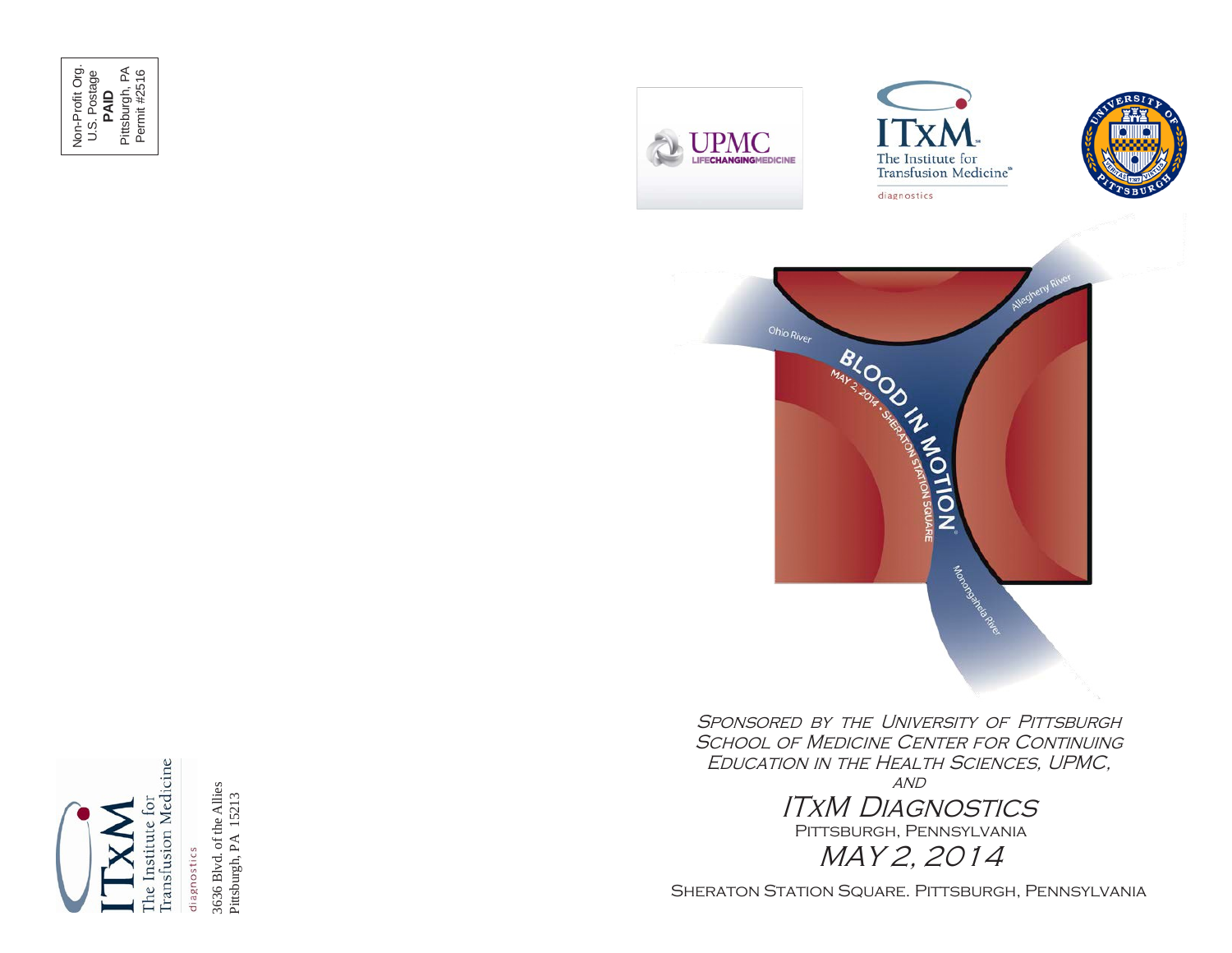# Notefrom our Course Directors

#### Dear Colleagues,

It is with great pleasure that we are holding the 9th annual "*Blood In Motion*® Conference - 2014" on Thrombosis & Hemostasis.

By annually gathering the physicians and health care professionals, provide a comprehensive one-day conference on the latest trends, practice and recommendations for the prevention, diagnosis, treatment, and longterm management of both thrombosis and hemostasis issues.

Our speakers and topics this year should provide an abundance of the lates information, allowing for provocative questions and lively discussion. If you require any further information or have any questions about the conference, please contact our conference planner, Deborah Small at: 412-209-7320 or by e-mail at [dsmall@itxm.org.](mailto:dsmall@itxm.org)

As always, we look forward to seeing you at another exciting event on **Friday May 2, 2014** at the Sheraton Station Square.

Warm regards,

#### FRANKLIN A. BONTEMPO, MD

Medical Director, ITxM Diagnostics Associate Professor of Medicine University of Pittsburgh School of Medicine DivisionofHematology/Oncology Pittsburgh, Pennsylvania

#### MARGARET KENNEDY, MD, MSc

Hematology Consultant Fletcher Allen Health Care University of Vermont Burlington,Vermont

# REGISTRATION FORM

Blood In Motion®, 2014

MAY 2, 2014 Course #4781

#### *(PLEASE TYPE OR PRINT; photocopy forms for additional registrants)*

| (THE 5 DIGITS OF YOUR SSN IS NEEDED TO OBTAIN YOUR CME CREDITS)<br>PLEASE PRINT E-MAIL ADDRESS CLEARLY.<br>E-MAIL ADDRESS___________________________DEGREE ________<br>SPECIALTY______________________________DEGREE ________<br>\$100.00 PHYSICIANS<br>\$ 50.00 FELLOWS, RESIDENTS, CRNP'S, RNS<br>\$150.00 REGISTRATION FOR ALL AT THE DOOR<br><b>TUITION INCLUDES:</b><br>$\triangleright$ CONTINUING EDUCATION CREDITS<br>$\triangleright$ REGISTRATION AND COURSE MATERIALS<br>$\triangleright$ CONTINENTAL BREAKFAST AND LUNCH<br>TUITION ENCLOSED: \$<br>(PERSONAL OR EMPLOYER CHECK#)<br>We will not accept registration without payment.<br><b>MAKE CHECKS PAYABLE TO: ITXM DIAGNOSTICS</b><br>MC, VISA, DISCOVER |  |
|----------------------------------------------------------------------------------------------------------------------------------------------------------------------------------------------------------------------------------------------------------------------------------------------------------------------------------------------------------------------------------------------------------------------------------------------------------------------------------------------------------------------------------------------------------------------------------------------------------------------------------------------------------------------------------------------------------------------------|--|
|                                                                                                                                                                                                                                                                                                                                                                                                                                                                                                                                                                                                                                                                                                                            |  |
|                                                                                                                                                                                                                                                                                                                                                                                                                                                                                                                                                                                                                                                                                                                            |  |
|                                                                                                                                                                                                                                                                                                                                                                                                                                                                                                                                                                                                                                                                                                                            |  |
|                                                                                                                                                                                                                                                                                                                                                                                                                                                                                                                                                                                                                                                                                                                            |  |
|                                                                                                                                                                                                                                                                                                                                                                                                                                                                                                                                                                                                                                                                                                                            |  |
|                                                                                                                                                                                                                                                                                                                                                                                                                                                                                                                                                                                                                                                                                                                            |  |
|                                                                                                                                                                                                                                                                                                                                                                                                                                                                                                                                                                                                                                                                                                                            |  |
|                                                                                                                                                                                                                                                                                                                                                                                                                                                                                                                                                                                                                                                                                                                            |  |
|                                                                                                                                                                                                                                                                                                                                                                                                                                                                                                                                                                                                                                                                                                                            |  |
|                                                                                                                                                                                                                                                                                                                                                                                                                                                                                                                                                                                                                                                                                                                            |  |
|                                                                                                                                                                                                                                                                                                                                                                                                                                                                                                                                                                                                                                                                                                                            |  |
|                                                                                                                                                                                                                                                                                                                                                                                                                                                                                                                                                                                                                                                                                                                            |  |
|                                                                                                                                                                                                                                                                                                                                                                                                                                                                                                                                                                                                                                                                                                                            |  |
|                                                                                                                                                                                                                                                                                                                                                                                                                                                                                                                                                                                                                                                                                                                            |  |
|                                                                                                                                                                                                                                                                                                                                                                                                                                                                                                                                                                                                                                                                                                                            |  |
|                                                                                                                                                                                                                                                                                                                                                                                                                                                                                                                                                                                                                                                                                                                            |  |
|                                                                                                                                                                                                                                                                                                                                                                                                                                                                                                                                                                                                                                                                                                                            |  |
|                                                                                                                                                                                                                                                                                                                                                                                                                                                                                                                                                                                                                                                                                                                            |  |
|                                                                                                                                                                                                                                                                                                                                                                                                                                                                                                                                                                                                                                                                                                                            |  |
|                                                                                                                                                                                                                                                                                                                                                                                                                                                                                                                                                                                                                                                                                                                            |  |
|                                                                                                                                                                                                                                                                                                                                                                                                                                                                                                                                                                                                                                                                                                                            |  |
| CARD #:_______________________________EXP._________SC_______                                                                                                                                                                                                                                                                                                                                                                                                                                                                                                                                                                                                                                                               |  |

3636 Blvd. of the Allies **PITTSBURGH, PA 15213-4306**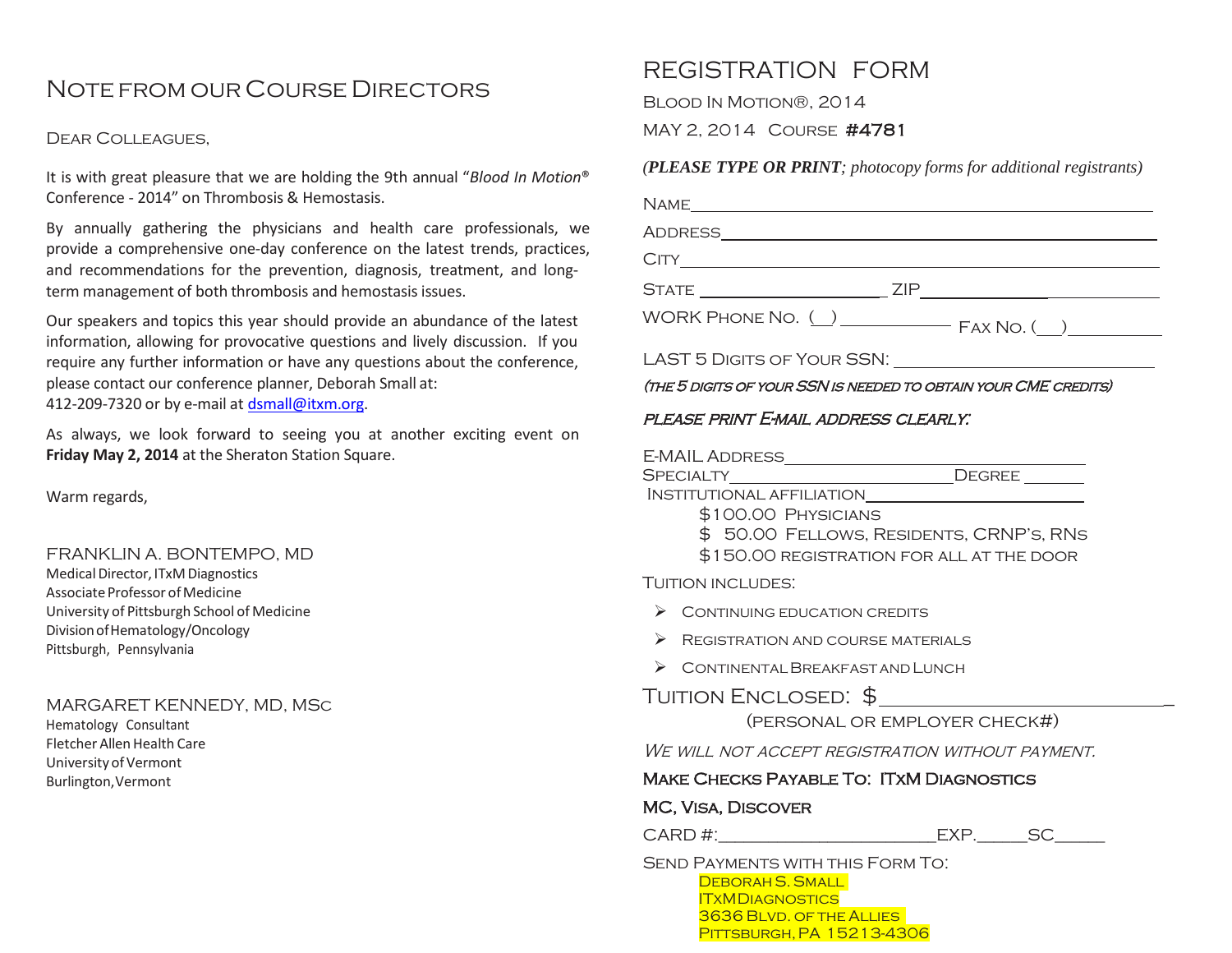## REGISTRATION INFORMATION

All registration forms MUST be postmarked by **April 25, 2014** to preregister for this conference. We cannot guarantee space in the program or any program inclusions for those registrations received after this date.

#### Payment must accompany your registration

All cancellations must be put in writing by **April 18, 2014** in order to be refunded.

*The Department of Medicine reservesthe right to cancel this program if we do not receive a sufficient number of advance registrations. In the case of cancellation, the department* will refund the registrations received.

#### For more information contact:

Deborah S. Small, Conference Planner Telephone: (412) 209-7320 Fax: (412) 209-7325 E-mail: [dsmall@itxm.org](mailto:dsmall@itxm.org)

### OBJECTIVES

At the conclusion of this program, the participants should be able to:

- $\triangleright$  identify clinical signs and possible causes of thrombotic and hemostatic disorders
- $\triangleright$  identify appropriate uses of diagnostic methods, treatments and therapeutic management
- $\triangleright$  have a better understanding of treatment approaches and complications of various anticoagulation methods
- $\triangleright$  be familiar with new anticoagulants

### FACULTY

#### **Anthony Comerota MD**, **FACS, RVT** Director, Jobst Vascular Institute

The Toledo Hospital

#### **Catherine Hayward, MD, PhD, FRCP(C)**

Professor, Pathology and Molecular Medicine McMaster University, Division of Hematology & Thromboembolism

#### **Ronald Hoffman, MD**

Professor of Medicine, Hematology and Medical Oncology Icahn School of Medicine at Mount Sinai

#### **Clive Kearon. MB MRCP(I) FRCP(C) PhD**

Jack Hirsh Professorship in Thromboembolism, Department of Medicine, McMaster University

**Peter Kouides, MD** ClinicalAssociateProfessor University of Rochester School of Medicine

**David Lillicrap, MD** Professor, Dept. of Pathology & Molecular Medicine at Queen's University

# **Theodore Warkentin, MD**

Professor, Dept. of Pathology and Molecular Medicine and Professor, Dept. of Medicine, McMaster University

# FacultyDisclosure

*Faculty for this activity are required to disclose all relevant financial relationships with any proprietary entity producing, marketing, re-selling, or distributing health care goods or services, used on, or consumed by, patients.*